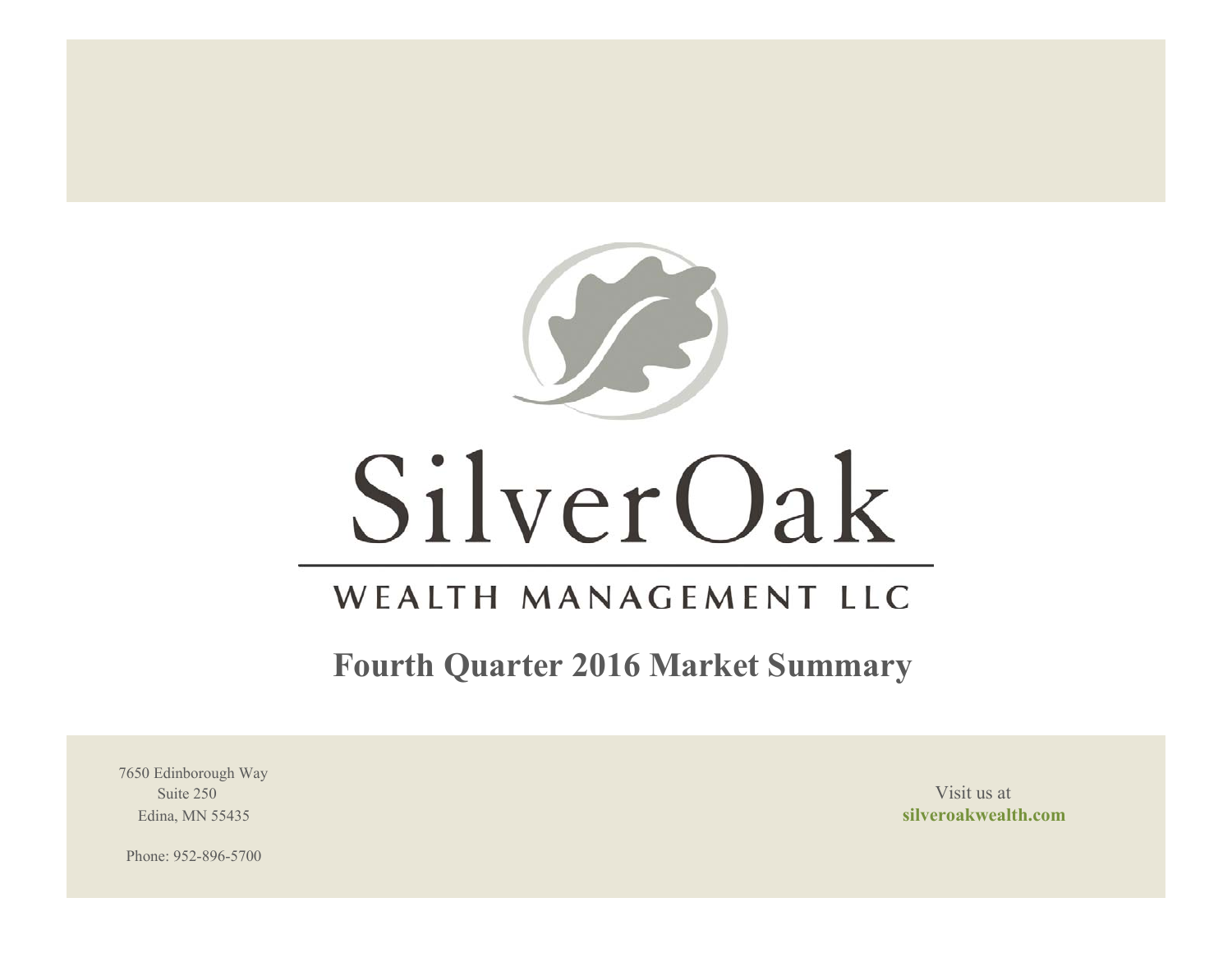# **Fourth Quarter 2016 Market Summary**

Shifting winds based on investors' fears and hopes was the story of the year. Coming into 2016, SilverOak expected increased market volatility and encouraged investors to stay committed to their investment plan and diversified portfolio. We were correct in anticipating increased volatility as 2016 was an eventful year; though many of the year's events could not have been foreseen. Appetite for risk amongst investors was minimal at the beginning of the year as there were legitimate concerns about the world economy. The U.S. economy, in particular the manufacturing sector, was looking challenged. Investors were assessing the magnitude and the ripple effects of a slowdown in China while Europe and Japan were trying to kick start their economies by pumping trillions of dollars into the system.

By mid-February 2016, equity markets were down 10% - 20% and credit spreads had reached levels typically associated with recessions. However, as the year progressed, investors looked forward towards corporate earnings rebounding and global economic data improving. Their optimism was undeterred despite the Brexit vote and US presidential election curveballs. The election results furthered optimism due to the new Administration's business-friendly policies. Investors, thus far, have focused on the potential positives of the new presidential cabinet. Lower personal and corporate income taxes, reduced regulation and fiscal stimulus through infrastructure spending are all promises the new Administration is touting to increase growth. Investors have perceived these policies to be a positive for equities, and in particular small cap stocks; while being a negative for bonds due to potential increase in inflation and interest rates.

The fourth quarter is typically a seasonally strong period for the equity markets. U.S. large company stocks, represented by the S&P 500 Index, were up 3.8% during the fourth quarter of 2016 and they finished the year up more than 12%. U.S. small company stocks, represented by the Russell 2000 Index, fared even better returning 8.8% in the quarter and advancing more than 21% for the year.

Value oriented stocks significantly outperformed growth oriented stocks in the U.S. and international markets. The differential in returns between these differing styles of investing was anywhere from 8% to 20%. This was the first time since 2006 that value so significantly outperformed growth.

The bond market was a tale of two halves. Bonds provided the ballast for a diversified portfolio in the beginning of the year as equity markets faltered. Interest rates fell for the first half of the year leading to a 6% return for bonds through the end of July. As economic data became more favorable and investors became more optimistic, interest rates started to increase in July. This lead to a more than -3% return from August through the end of the year. For the full year, the Barclays U.S. Aggregate Index, which represents a broad basket of bonds, was up 2.65%. Municipals were roughly flat in 2016 as they were hit harder than taxable bonds as the market assessed the potential policy initiatives and impact from the new Administration. These policies, which include lower personal taxes, could reduce the advantage for tax-exempt bonds. However, the likelihood of major changes affecting the municipal bond market is not very high.

The Federal Reserve was expecting to raise the Fed Funds rate four times during 2016; however, they raised rates only once by 25bps in December. They cited global economic risks and financial turmoil as reasons for their slowdown in policy implementation. The Fed is projecting three rate hikes in 2017. While many fixed income managers believe the Fed will raise rates multiple times in the coming year, the Fed does not want to inhibit the economy's progress so they will likely only raise rates if the economic data continues to point to stronger growth.

# **Broad Market Index Returns Fourth Quarter 2016**



# FOURTH QUARTER 2016 MARKET SUMMARY silveroakwealth.com | Page 2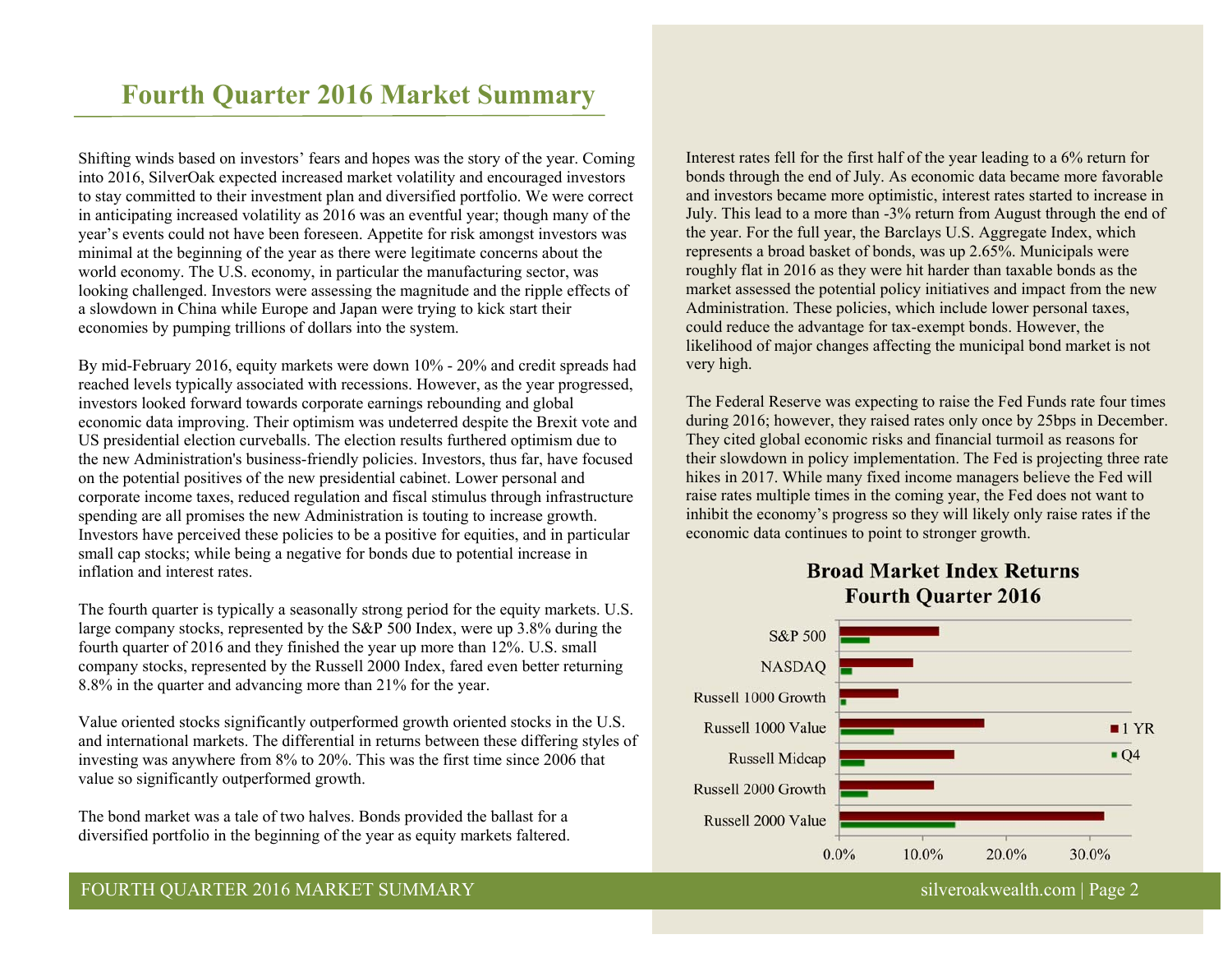# **HIGHLIGHTS**

#### **MACROECONOMICS**

- The Bureau of Economic Analysis released the advanced estimate of fourth quarter 2016 real GDP, an annual rate increase of 1.9% from the preceding quarter. The estimate was lower than the 2.2% growth rate analysts were expecting.
- The University of Michigan Consumer Sentiment Index final reading for December was 98.2, which was a large increase from the previous quarter. Consumer sentiment remains high despite leveling off during the past year.
- The ISM Manufacturing Index increased during the quarter from 51.5 in September to 54.7 in December. The ISM Index improved throughout the year after recording consecutive months of concerning data to start the year. Typically, when the ISM Index is above 55 it is bullish and when it is below 45 it is bearish.
- In December, the Conference Board Leading Economic Index increased 0.5% month-over-month to 124.6. The Index has increased gradually over the past year showing steady, but slow growth in the economy.
- The price of WTI Crude Oil was \$53.75 at the end of December, which is 13% higher than \$47.72 at the end of September. The price of Brent Crude Oil increased 14% in the quarter to \$54.96. The price of oil is starting to find an equilibrium around \$50. The price of oil was boosted by OPEC and some non-OPEC countries agreeing to cut production for the first time since the late 1990s.
- In December, headline CPI increased 2.1% year-over-year, up from an increase of 1.5% in September. Core CPI, which does not include food and energy, had a 2.2% increase. Inflation levels have increased over the past year as energy prices have risen; however, inflation remains less than historical averages and near the Fed's 2% inflation target.

#### **HOUSING**

- Preliminary existing home sales increased in the quarter with a monthly average annualized rate of 5.57 million units from 5.39 million units in the third quarter. The December annualized rate is 0.7% higher than the 5.45 million units in December 2015. Unsold home supply is at the lowest level since 2005.
- Median existing home sale prices decreased during the quarter. However, the preliminary prices for December were 4.0% higher than the levels of one year ago and have been trending up since the beginning of 2012.
- New home sales decreased during the quarter with an averaged seasonally adjusted annual rate of 568k homes sold versus 583k during the third quarter. On a year-over-year basis new home sales increased 12% during the quarter.
- S&P Case-Shiller 20-City Home Price Index (seasonally adjusted) showed home prices rose 5.1% year-over-year in October.
- The housing sector has been very strong the past few years with increasing sales and home prices. However, higher interest rates could slow mortgage applications which would negatively affect the housing sector.

#### **EMPLOYMENT**

- The labor market was generally positive in 2016. The job growth rate has slowed slightly as the labor market is closer to full employment. However, wages have been slowly rising over the past few years. During the quarter, nonfarm payrolls averaged 165,000 jobs added per month, which is much lower than the fourth quarter in 2015.
- The unemployment rate declined to 4.7% from 5.0% during the quarter.
- Initial Jobless Claims have been decreasing since 2009 and dipped to lows last seen in 1973.

#### **DOMESTIC CORPORATIONS**

- Corporate operating earnings in the third quarter were higher than the previous quarter as the energy sector rebounded. Estimates for the fourth quarter and 2017 show continued earnings growth and are expected to surpass peak levels set in 2014.
- Operating margins have retreated from highs the past year and a half but remain well above historical averages. Margins could continue to be pressured if interest rates rise and wages increase; however, potential lower corporate tax rates could offset some margin weakening.
- Forward and trailing P/E multiples are slightly above historical averages.
- The U.S. dollar appreciated vs. major currencies during the quarter. Many investors are forecasting the U.S. dollar to continue appreciating with an improved growth outlook and rising interest rates in the U.S.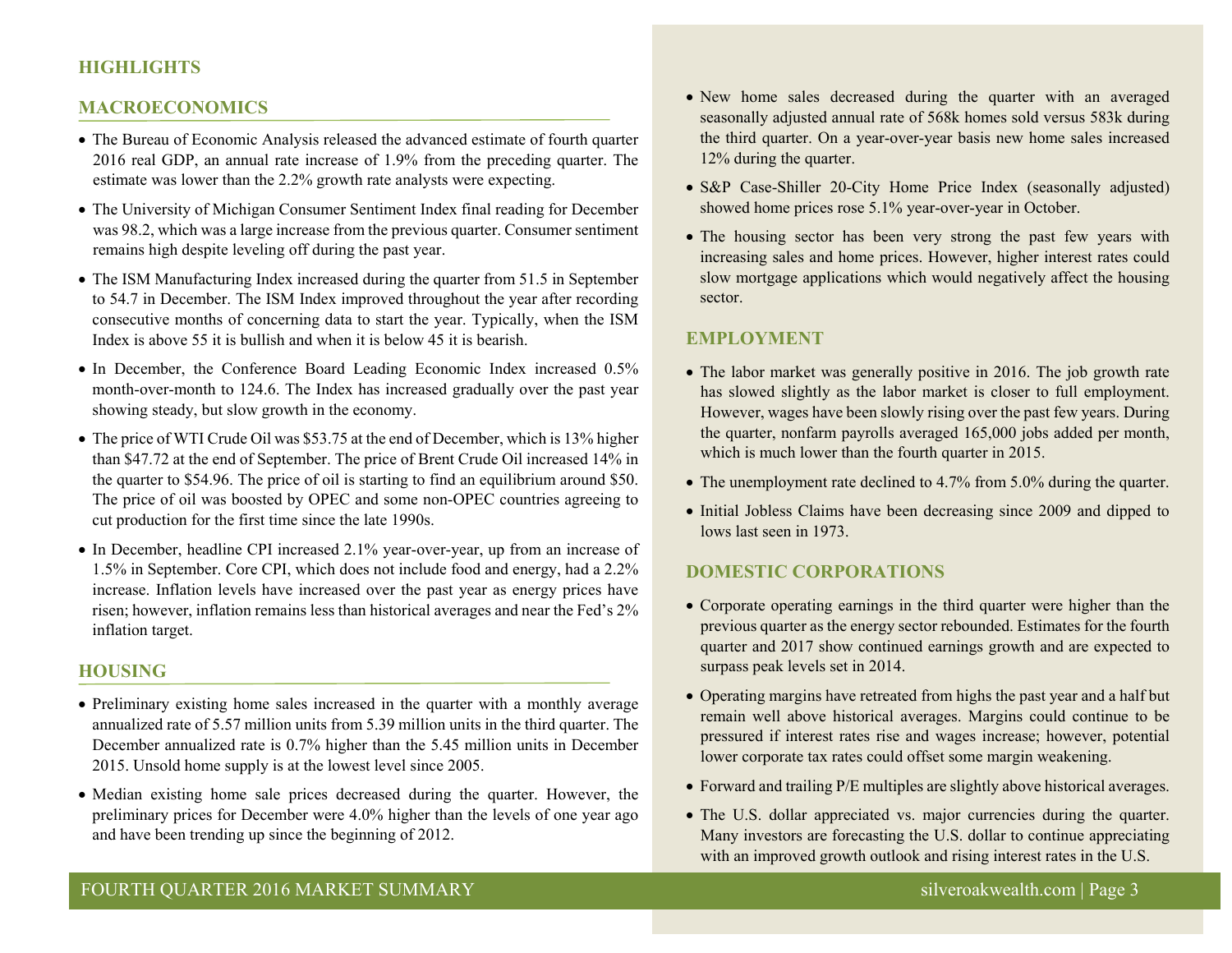#### **FED POLICY**

- In December, the Federal Open Market Committee (FOMC) decided to raise the federal funds rate by a quarter percent to 0.50% - 0.75%. The announcement to raise rates was expected by the market as the Fed had been forecasting the rate hike for a while. The Fed noted the economy is expanding moderately with a solid labor market while inflation remains tame thus they felt a rate hike was warranted.
- The Fed is forecasting they expect to raise rates three times during 2017. While the Fed had planned on multiple rate hikes during 2016, those plans did not come to pass. Multiple rate hikes are more likely in 2017 as economic data point to solid growth and inflation is near the Fed's target.

#### **FIXED INCOME**

- Yields increased quarter-over-quarter; however, the long end of the curve rose more than the short end causing the yield curve to steepen. The long end of the yield curve has decreased considerably over the past few years as there continues to be concerns about slow economic growth. However, in the fourth quarter long-term interest rates reversed trend and rose as investors became optimistic that the new Administration's policies will promote growth. Short-term rates rose roughly in line with the Fed Funds rate increase. Short term interest rates are controlled or heavily influenced by central banks where as long term interest rates are controlled by market forces and economic growth.
- Despite the low rates of Treasuries and other developed sovereign debt, investors continued to buy fixed income for much of the year. Flows into fixed income investments were positive in 2016; whereas equity fund flows were negative. The last two months of the year, equities saw positive fund flows. Many institutional mandates require income and investments that are defensive in volatile markets. Thus, technical factors may still support bond prices despite the upward trajectory of interest rates.

# **Treasury Yields & Returns Fourth Ouarter 2016**



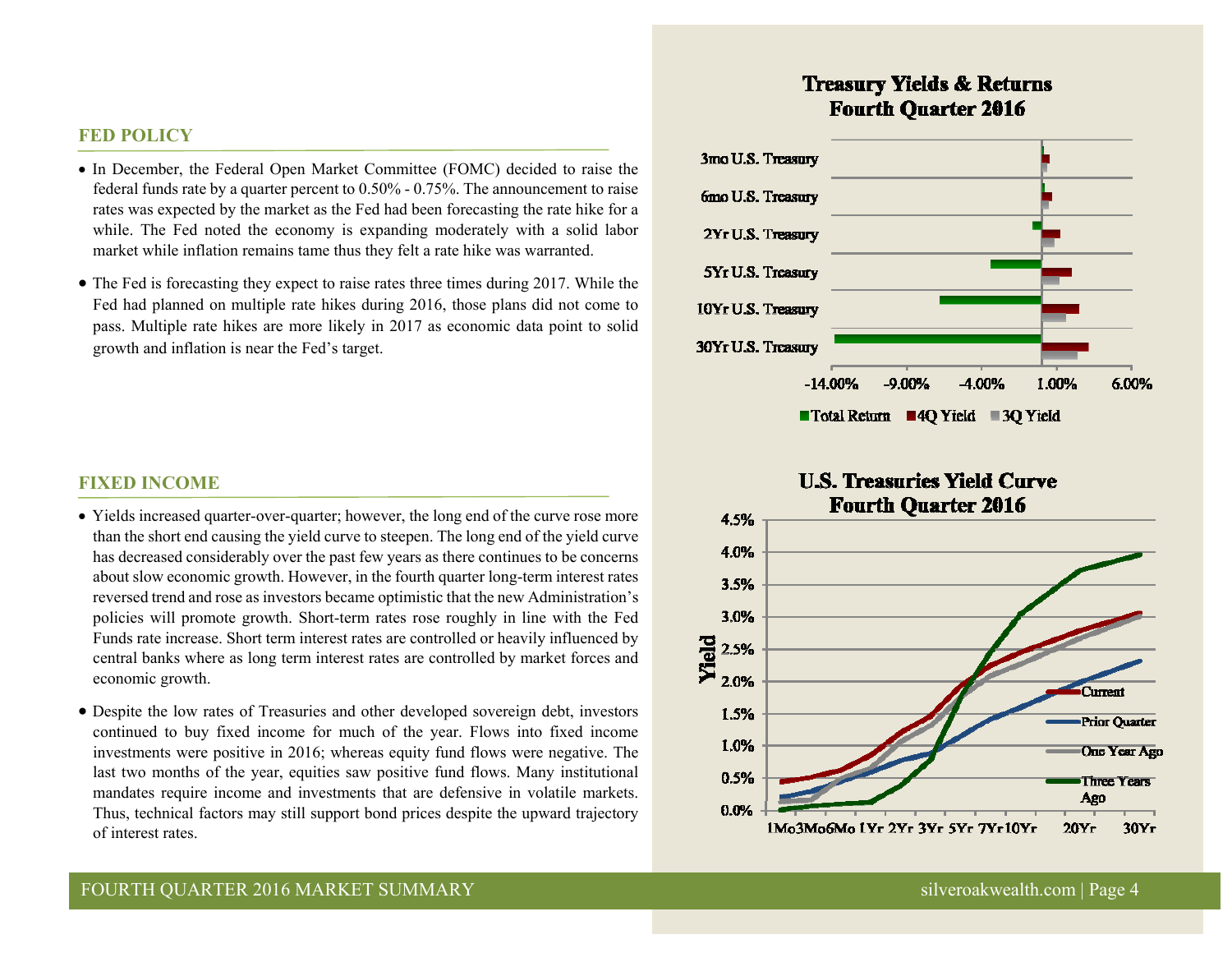#### **FIXED INCOME (continued)**

- Returns across fixed income sectors were negative except high yield and floating rate. Higher interest rates caused the negative returns during the quarter. The Barclays U.S. Aggregate was down almost three percent during the quarter. Municipal returns were down more than taxable bonds as there were concerns the new Administration's policies may reduce the relative attractiveness of tax-exempt bonds. Fixed income returns will face a headwind if global economies are able to sustain low growth as interest rates may slowly move higher.
- Fixed income returns, going forward, are expected to be lower than historical averages as interest rates are starting at a very low level. Historically, future ten year fixed income annualized returns have been about equal to the 10 year Treasury yield at the start of the period. However, spreads in credit sectors are near historical averages which could benefit credit returns if the economy continues to grow.

# **EQUITIES**

- Risk assets continued their strong performance from the lows set in mid-February. The fourth quarter is typically a seasonally strong period for equity markets and this was the case again this year despite the unanticipated U.S. presidential election result. Investors have focused on the new Administrations policies that could increase growth including lower taxes, reduced regulation and fiscal stimulus through infrastructure spending.
- U.S. large caps had dominated returns relative to other asset classes for the past three consecutive years, which is uncommon. This trend changed in 2016 as a diversified portfolio provided solid returns. Asset classes such as emerging market equities, U.S. small caps, and REITs performed well.
- Recent economic data has pointed to stronger growth; however, the equity markets have many headwinds. Valuations remain higher than average which should give caution to investors if earnings and policy do not meet expectations.

# **Fixed Income Yields & Returns Fourth Ouarter 2016**



# **Equity & Fixed Income Market Annual Returns**



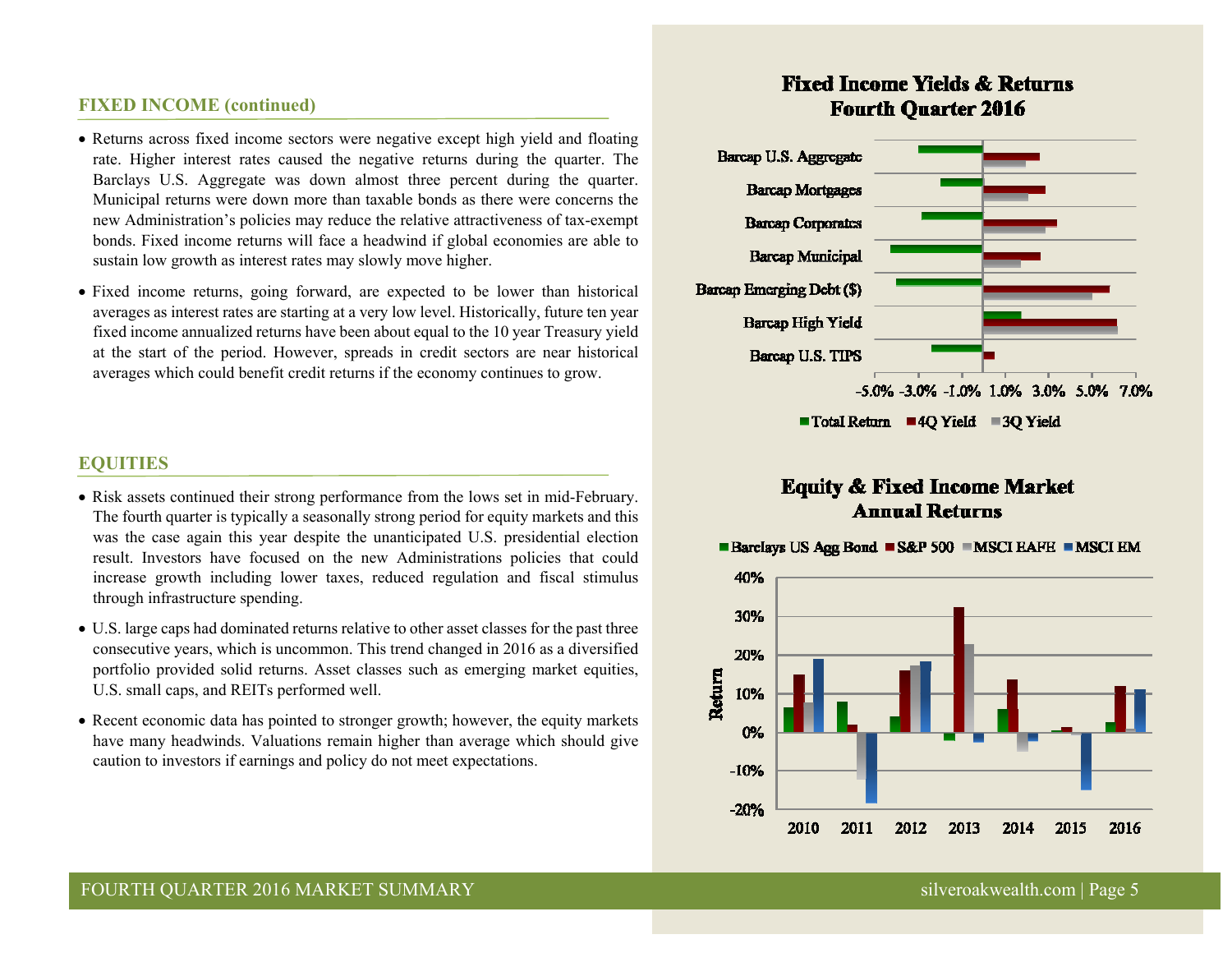# **INTERNATIONAL EQUITIES (continued)**

- Developed international stocks performed worse than U.S. domestic equities over the past year. The MSCI EAFE index of international markets stocks decreased 0.7% during the quarter. On a year-over-year basis, the EAFE is up 1.0%.
- Emerging market stocks had negative performance during the quarter and underperformed developed markets. The MSCI Emerging Markets Index decreased 4.2% in the quarter as the U.S. dollar appreciated relative to other currencies. However, over the past year the MSCI Emerging Market Index increased 11.2% due to stabilization in global economic growth expectations, improved earnings and higher energy prices.
- European and emerging market companies had declining earnings from 2011 through the beginning of 2016 which hindered equity performance during that period. In 2016, earnings slowly started to rebound as the uncertainty in these regions moderated. Central banks remain accommodative which should assist growth; however, political risks remain elevated for much of the world.

# **DOMESTIC EQUITIES (continued)**

- The Russell 1000 Index of large capitalization stocks posted a total return of 3.8% during the quarter. On a year-over-year basis, the Russell 1000 Index has increased 12.1%.
- Small capitalization stocks, as represented by the Russell 2000 Index, posted a total return of 8.8% during the quarter. On a year-over-year basis, the index has increased 21.3%.
- Economically sensitive sectors outperformed during the quarter, led by Financials, Energy and Industrials. Defensive sectors such as Utilities, Consumer Staples and Health Care underperformed during the quarter as investors were optimistic about growth. Value significantly outperformed growth during the year for the first time since 2006. The shift away from high yielding equities towards more cyclical sectors benefitted active managers.

# **Non-U.S. Equity Market Returns Fourth Ouarter 2016**



# **U.S. Equity Market Returns by Major Sector** (Securities in S&P 500, Fourth Quarter 2016)